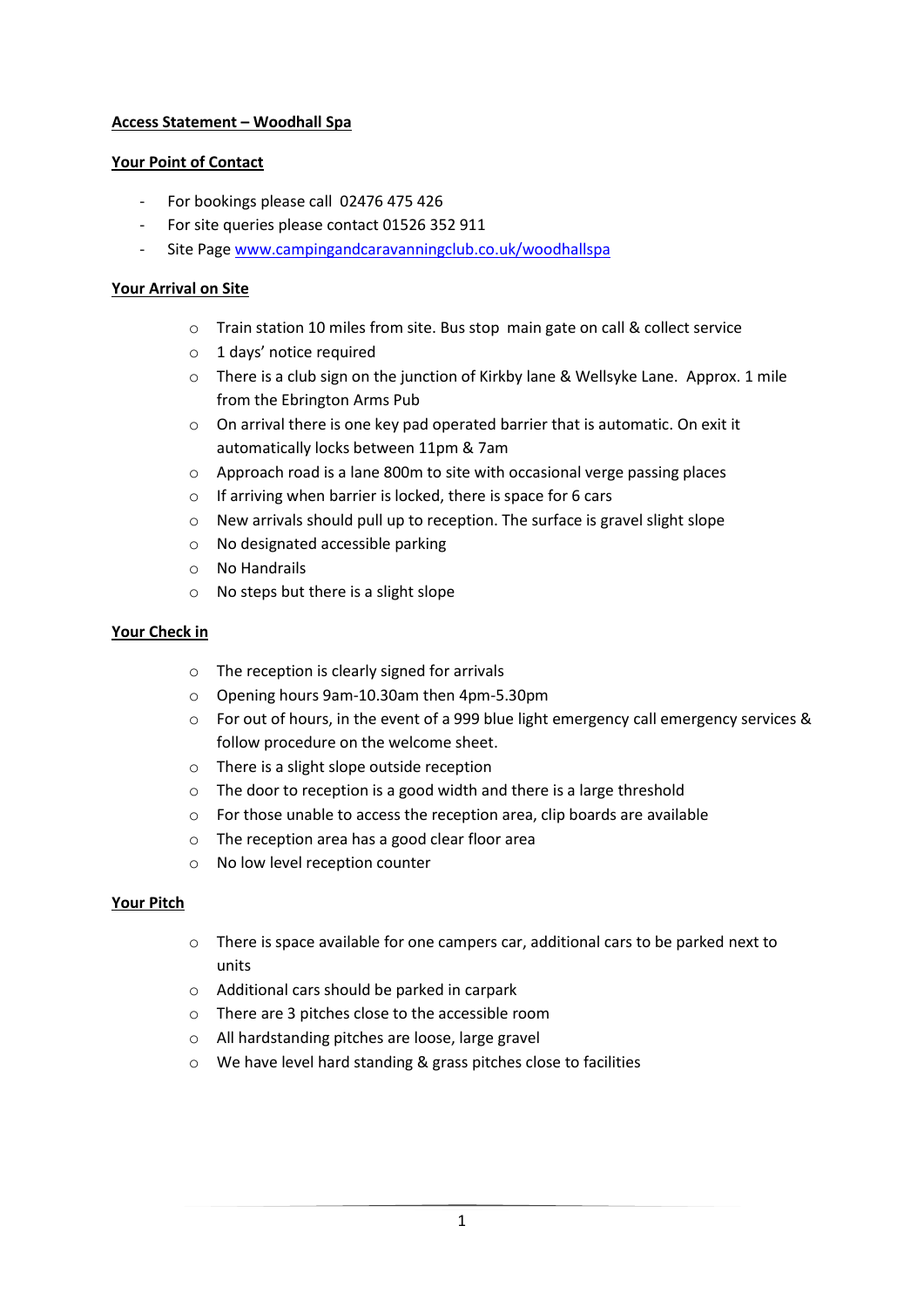#### **Your Facilities**

- o There is a flat level concrete path leading to the accessible facility
- o There are not steps leading to facilities, just one step into toilet & shower block
- o No steps into the accessible room, laundry or dish washing
- o There is no ramp
- o There is a step on the entrance to the block
- o There are no semi-ambulant cubicles
- o Taps are screw top
- o White Stools in each shower. There are also hand rails
- o Showers are lever operated
- o Showers do not have a step
- o The facility block is lit at night

#### **Your Accessible Facilities**

- o There is a flat level path leading to the accessible facility
- o There are no handrails
- o There is a flat, level entrance to the room
- o The toilet has handrails
- o The toilet has a larger flush handle
- o The toilet has transfer space both sides
- $\circ$  The washbasin cannot be reached from the toilet
- o The washbasin has lever taps
- o There is a hand dryer
- o There is a low level mirror, and a high level mirror
- o The shower has handrails
- o The shower is lever operated
- o The shower is open access
- o The shower head is height adjustable
- o The floor is non-slip
- o There is no hair dryer
- o There is an emergency cord and it can be reached form the floor
- o The alarm can be heard from the staff pitches and reception
- o There is one freestanding chair one wall mounted

#### **Your Laundry and Food Preparation Areas**

- o These areas have good, level access
- o A flagstone path leads to these areas
- o Taps are twist top
- o Washing machines are floor level, and front loading
- o Tumble driers are stacked and front loading
- o There is a wall mounted iron
- o There is a wall mounted ironing board
- o There are indoor washing up facilities